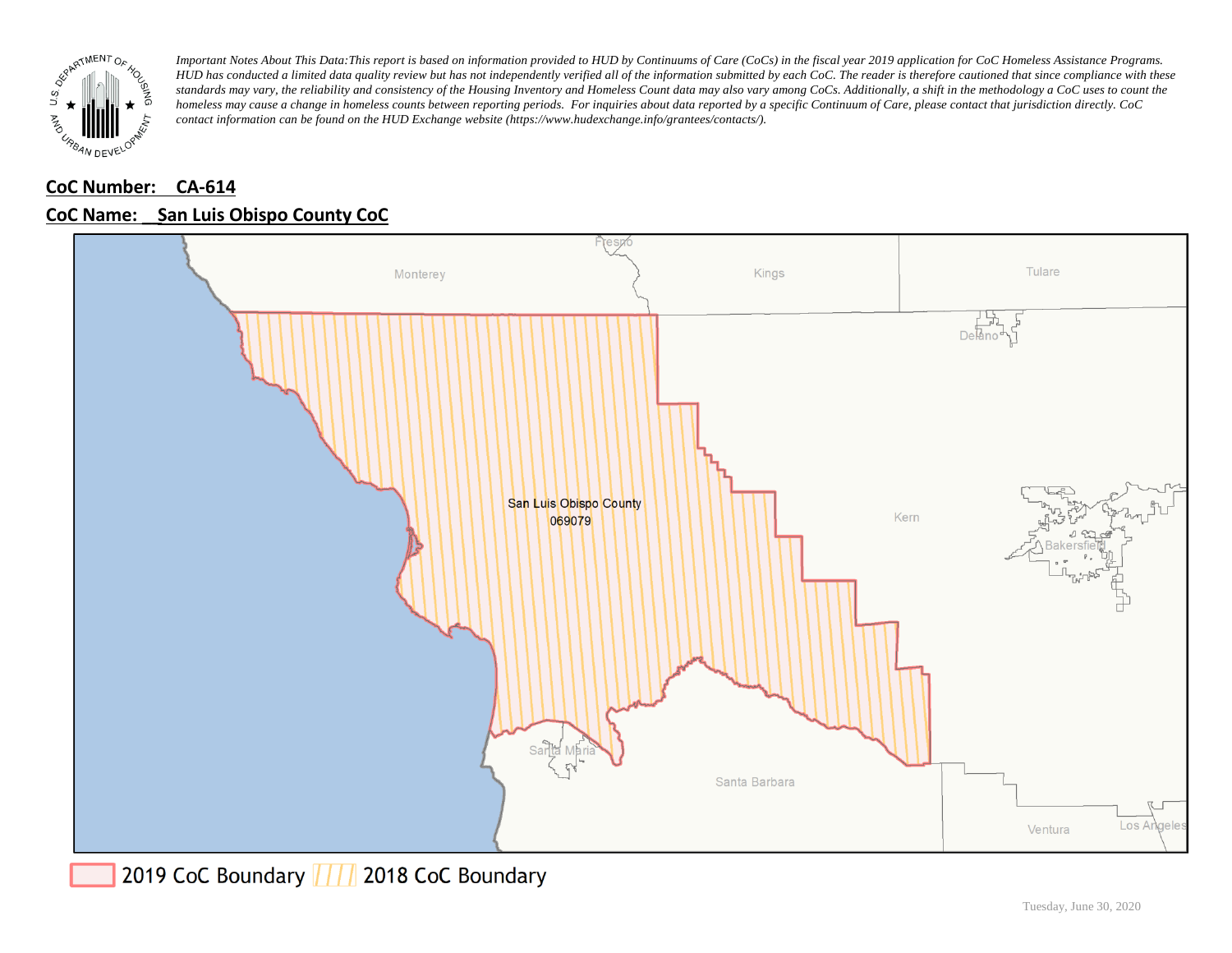

#### **CoC Number: CA-614**

#### **CoC Name: \_\_ San Luis Obispo County CoC**

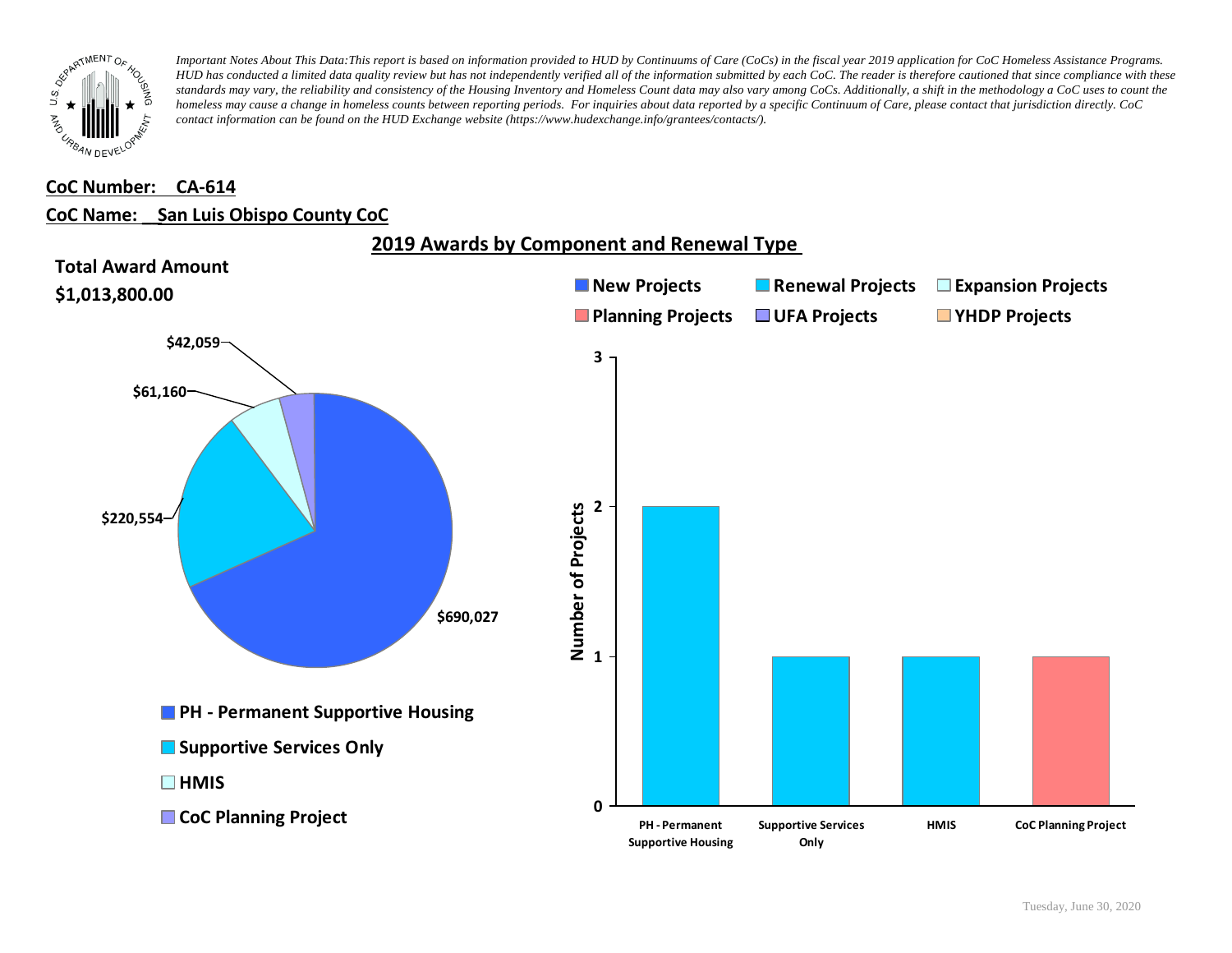

### **CoC Number: CA-614**

#### **CoC Name: \_\_ San Luis Obispo County CoC**



## **2019 Housing Inventory Summarized by Target Population and Bed Type**

<sup>1</sup> Adult & Child Beds refer to beds for households with one adult (age 18 or older) and at least one child (under the age of 18).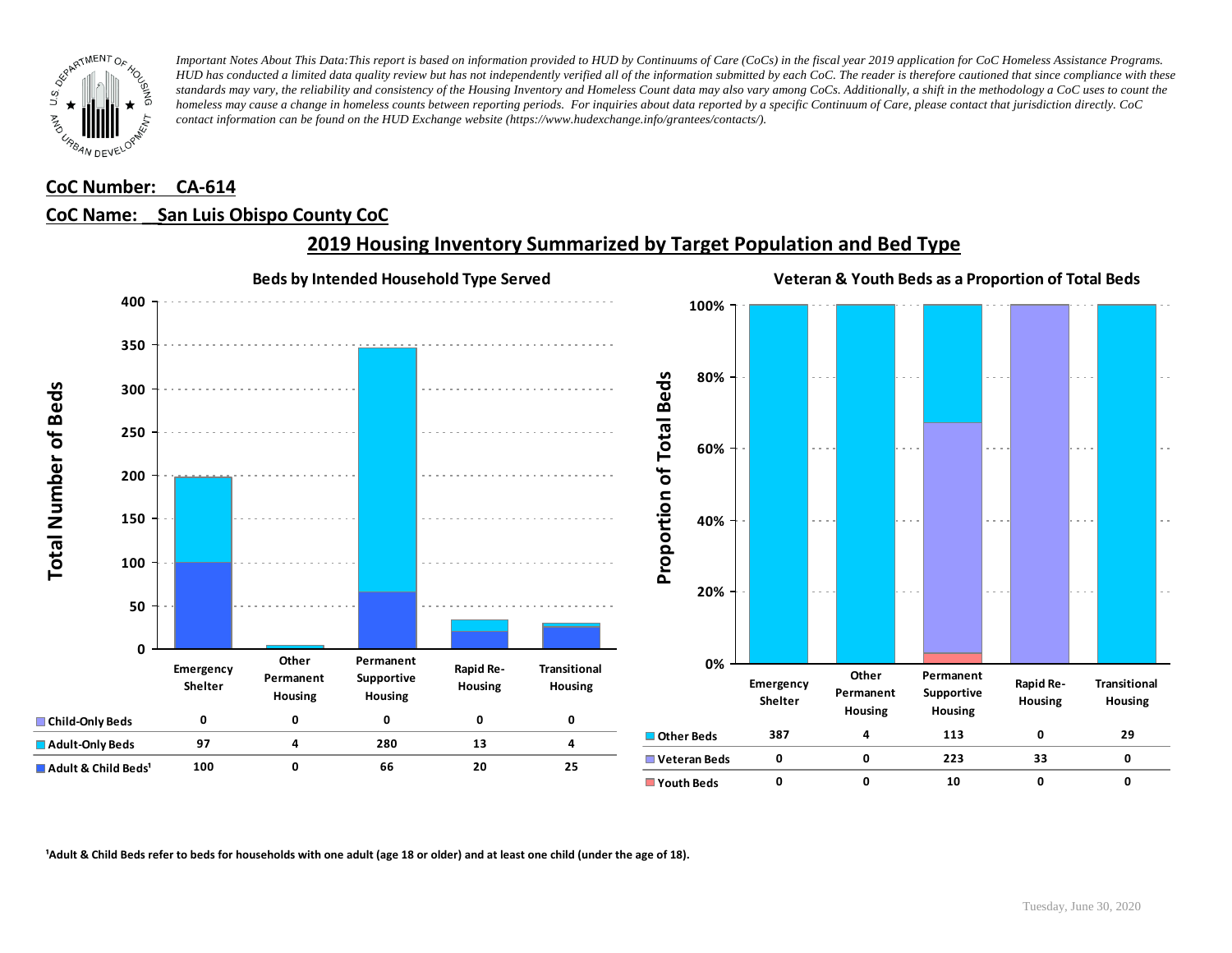

# **CoC Number: CA-614 CoC Name: \_\_ San Luis Obispo County CoC**

# **2019 Point in Time Count Summarized by Household Type**



\* Safe Haven programs are included in the Transitional Housing category.

¹This category includes single adults, adult couples with no children, and groups of adults. ²This category includes households with one adult and at least one child under age 18.

³This category includes persons under age 18, including children in one-child households, adolescent parents and their children, adolescent siblings, or other household configurations composed only of children.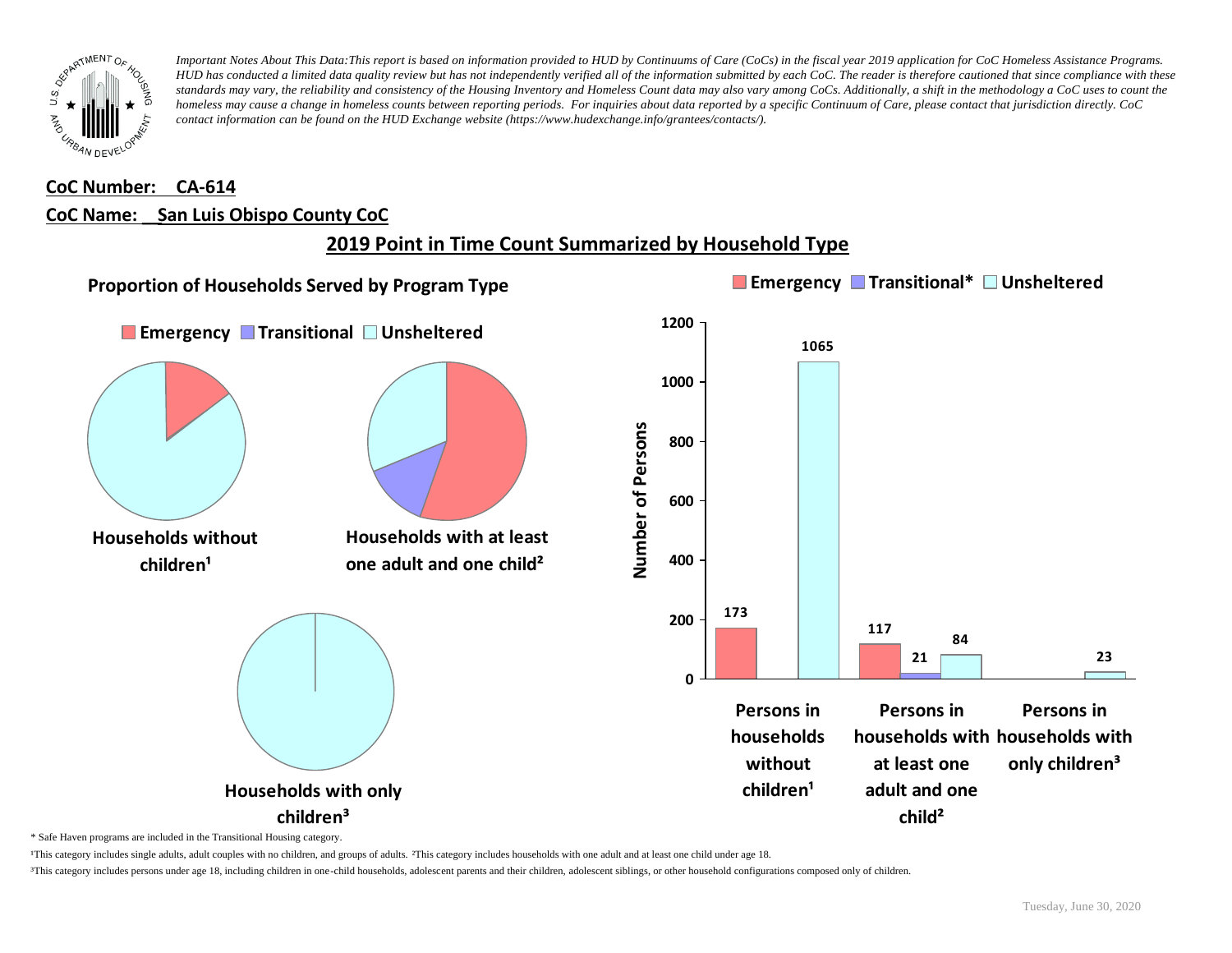

# **CoC Number: CA-614 CoC Name: \_\_ San Luis Obispo County CoC**



## **2019 Point-In-Time Count Proportion of Persons in each Age Group by Household Type**

\* Safe Haven programs are included in the Transitional Housing category.

¹This category includes single adults, adult couples with no children, and groups of adults. ²This category includes households with one adult and at least one child under age 18.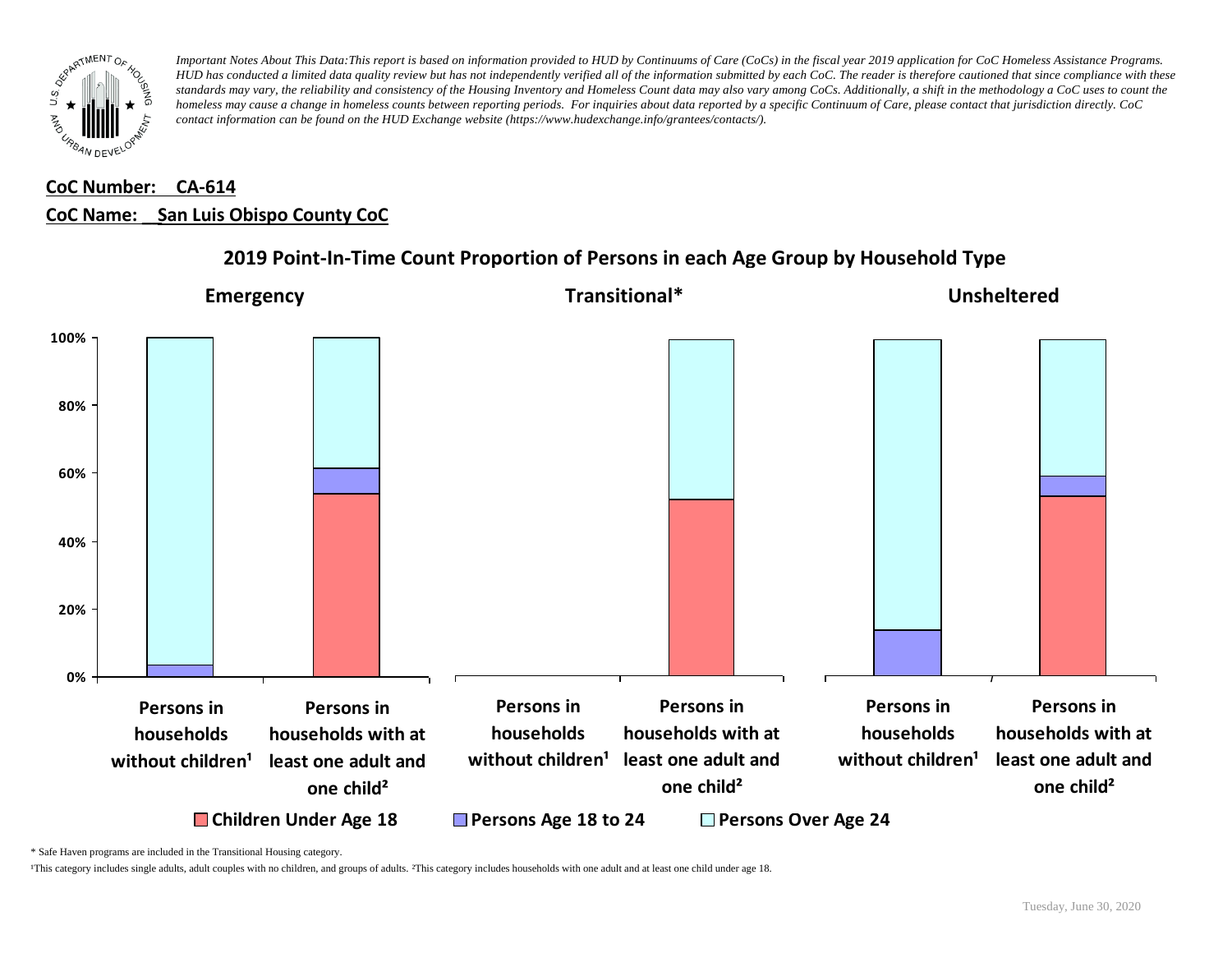

#### **CoC Number: CA-614**

#### **CoC Name: \_\_ San Luis Obispo County CoC**



## **2019 Point in Time Count Summarized by Chronically Homeless by Household Type**

\* Safe Haven programs are included in the Transitional Housing category.

¹This category includes single adults, adult couples with no children, and groups of adults. ²This category includes households with one adult and at least one child under age 18.

³This category includes persons under age 18, including children in one -child households, adolescent parents and their children, adolescent siblings, or other household configurations composed only of children.